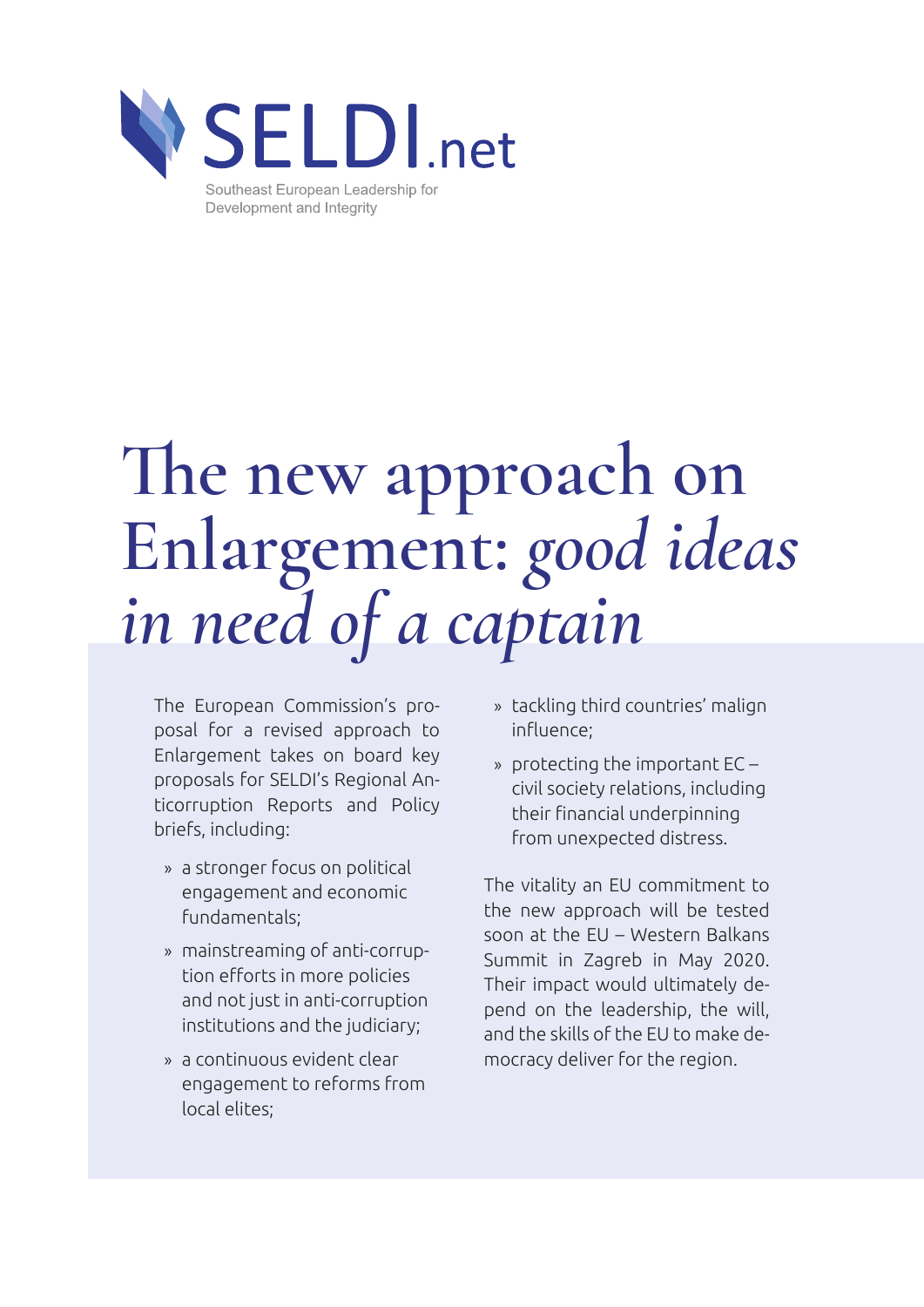### **From acquis approximation to solving problems**

One of the hallmarks of the new approach to Enlargement is increased political engagement in the process, for which SELDI has advocated in its December 2019 [Re](https://seldi.net/events-and-news/seldi-events-and-news/policy-forum-delivering-on-the-promise-of-eu-enlargement-30-years-of-governance-and-anticorruption-reforms-in-central-and-eastern-europe/)[gional Anticorruption Forum in Skopje.](https://seldi.net/events-and-news/seldi-events-and-news/policy-forum-delivering-on-the-promise-of-eu-enlargement-30-years-of-governance-and-anticorruption-reforms-in-central-and-eastern-europe/) This can be beneficial if used to build upon the compliance and approximation with the acquis work towards resolving substantive governance problems in the region and in individual countries. The point of a well-laid plan is that, at the end of the process, the candidate country, or then a forthcoming member state, is resilient to backsliding. Approximation with the acquis is a second-tier or underlying issue in this respect. In the experience of SELDI this division between political and technical governance issues in Enlargement translates into tackling state capture and high-level corruption vs. petty bribery and everyday corruption. One of the explanations for the [observed backsliding in the spread of](https://seldi.net/fileadmin/public/PDF/Publications/Policy_Brief_9/SELDI_PB_09_Corruption_in_the_Western_Balkans_2019.pdf) [corruption](https://seldi.net/fileadmin/public/PDF/Publications/Policy_Brief_9/SELDI_PB_09_Corruption_in_the_Western_Balkans_2019.pdf) in the region in the period 2016 – 2019 is the entrenchment of state capture practices backed up by illiberal foreign influence. The latter two could not be tackled with technical means.

This means that the goal of accession is a level of institutional capacity as well as societal conditions which can withstand incursions and temptations against democratic governance with systemic corruption or by illiberal actors. This is currently not the case in any of the Western Balkans countries, even in the core area of [anti-cor](https://seldi.net/publications/policy-briefs/seldi-policy-brief-8-anti-corruption-agencies-in-the-western-balkan-countries-delivering-on-the-promise/)[ruption institutions \(agencies/authorities\).](https://seldi.net/publications/policy-briefs/seldi-policy-brief-8-anti-corruption-agencies-in-the-western-balkan-countries-delivering-on-the-promise/) The lack of sustained clear capacity building and definition of authority in anti-corruption agencies in the region shows deep seated fear and lack of will in local elites to create strong, independent institutions. But it also demonstrates the lack of a clear blueprint, instruments and leverage on the part of the EU to push such reforms past the tipping point.

In the area of integrity, this implies independence and capacity of regulatory and oversight institutions given preventive or repressive authority in enforcing compliance. Currently, the WB6 countries display weak performance in this respect in many areas of regulation, thus offering avenues of exploitation for the benefit of private interest.

The cluster-based approach proposed by the Commission brings an opportunity to achieve holistic interventions and help current and forthcoming candidate countries in solving entrenched governance problems. However, the cluster roadmaps should be planned and based on a sound theory of change. The Commission should be careful of not providing a subset of the most critical issues per acquis chapter to formulate these roadmaps. Instead, it should focus on the most significant, crosscutting problems and set up real-life performance indicators signalling change visible to the citizens. These signals need to be made clear and acknowledged by all the relevant EU actors, including the EU institutions, local delegations, political party families and member states.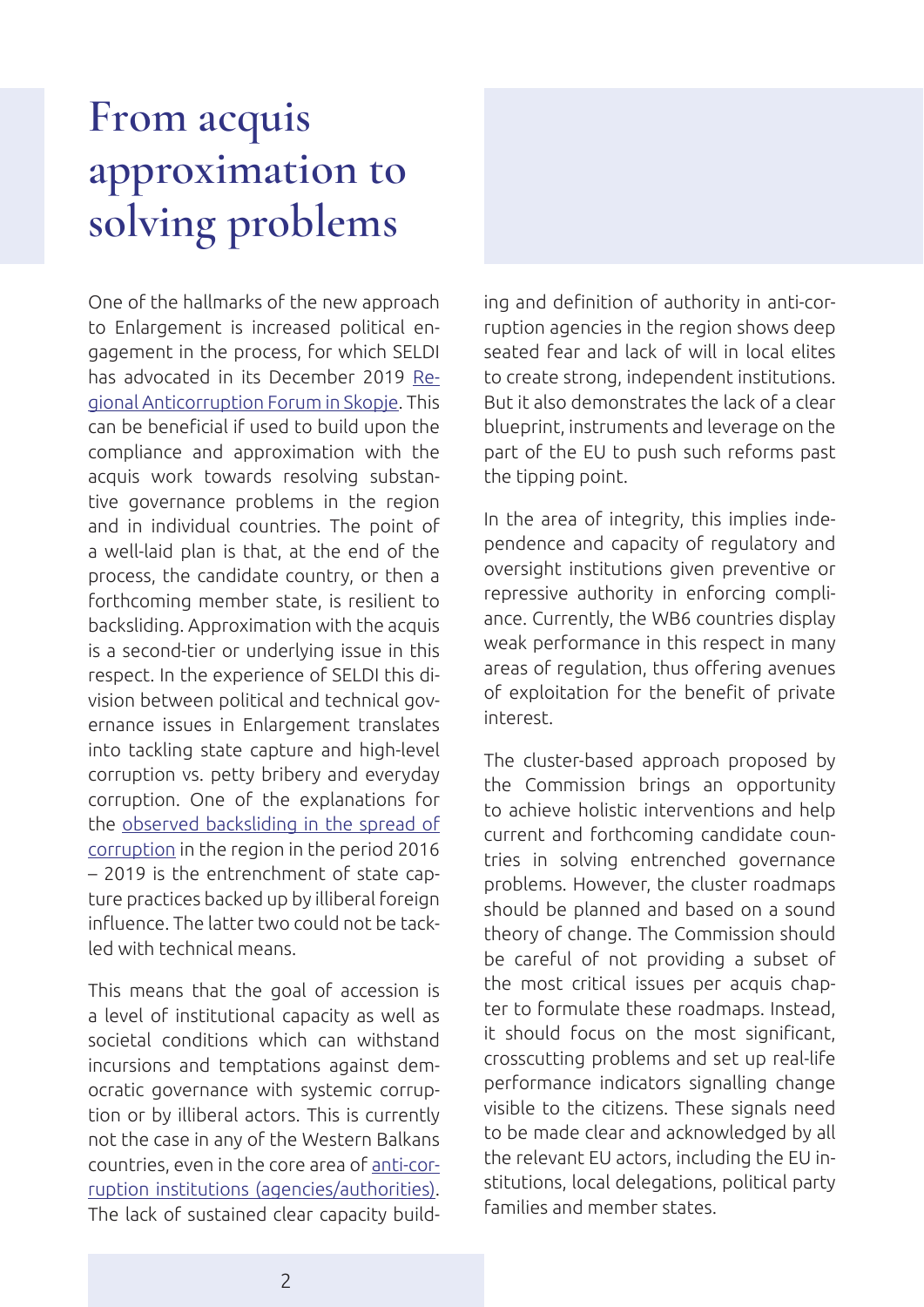## **Involving Civil Society**

The EU should utilise existing tools of analysis, monitoring and evaluation developed by civil society to identify vulnerable areas and subsequently verify progress or backsliding. More importantly, the EU should consult not only domestic authorities but include civil society when defining the end goals and the cluster roadmap.

Ensuring further democratic legitimacy of the Enlargement process calls for the EU to use triangulation in the process, involving stepping up of the external efforts, local civil society organisations and reformist minded politicians from the governments and the opposition in the region.

Presently, civil society is the most comprehensive repository of know-how both on providing solutions and assessments of development, and on aiding reforms and change on the ground. The EC has acknowledged the vital role of the civil society in Enlargement by safeguarding the scope and intensity of funding for its organisations even in events of country backsliding.

With the help of civil society, the European Commission can more easily link goals from separate chapters into cross-sectional (i.e. cluster) benchmarks which make sense and can attain the necessary resilience of institutions.

For example, SELDI could help the EU [mainstream innovative instruments](https://seldi.net/publications/publications/sustainable-policy-impact-through-state-of-the-art-research-and-advocacy/) for [monitoring corruption victimization levels,](https://seldi.net/cms-data/cms-methodology/) improving individual public institutions' governance, and [identifying, and tackling](https://csd.bg/fileadmin/user_upload/publications_library/files/2016/Working_Paper__State_Capture_Diagnostics_Roadmap.pdf)  [state capture](https://csd.bg/fileadmin/user_upload/publications_library/files/2016/Working_Paper__State_Capture_Diagnostics_Roadmap.pdf) (and its versions policy, regulatory, media, judiciary, etc. capture).

The EC has to ensure that such third party instruments would be more easily linked to the assessment of progress on rule of law fundamentals.

At the same time, the EU should increase the overall direct support from Brussels to the private sector and to civil society in monitoring the developments in the rule of law. Currently, civil society is active in analysing corrupt practices, judiciary and criminal justice, procurement and many other vulnerable areas.

This should continue and the EU should press for civil society to be allowed easier access to the respective government institutions. In particular, the EU needs to focus on regional efforts that encourage peer learning and ensure synergies across countries.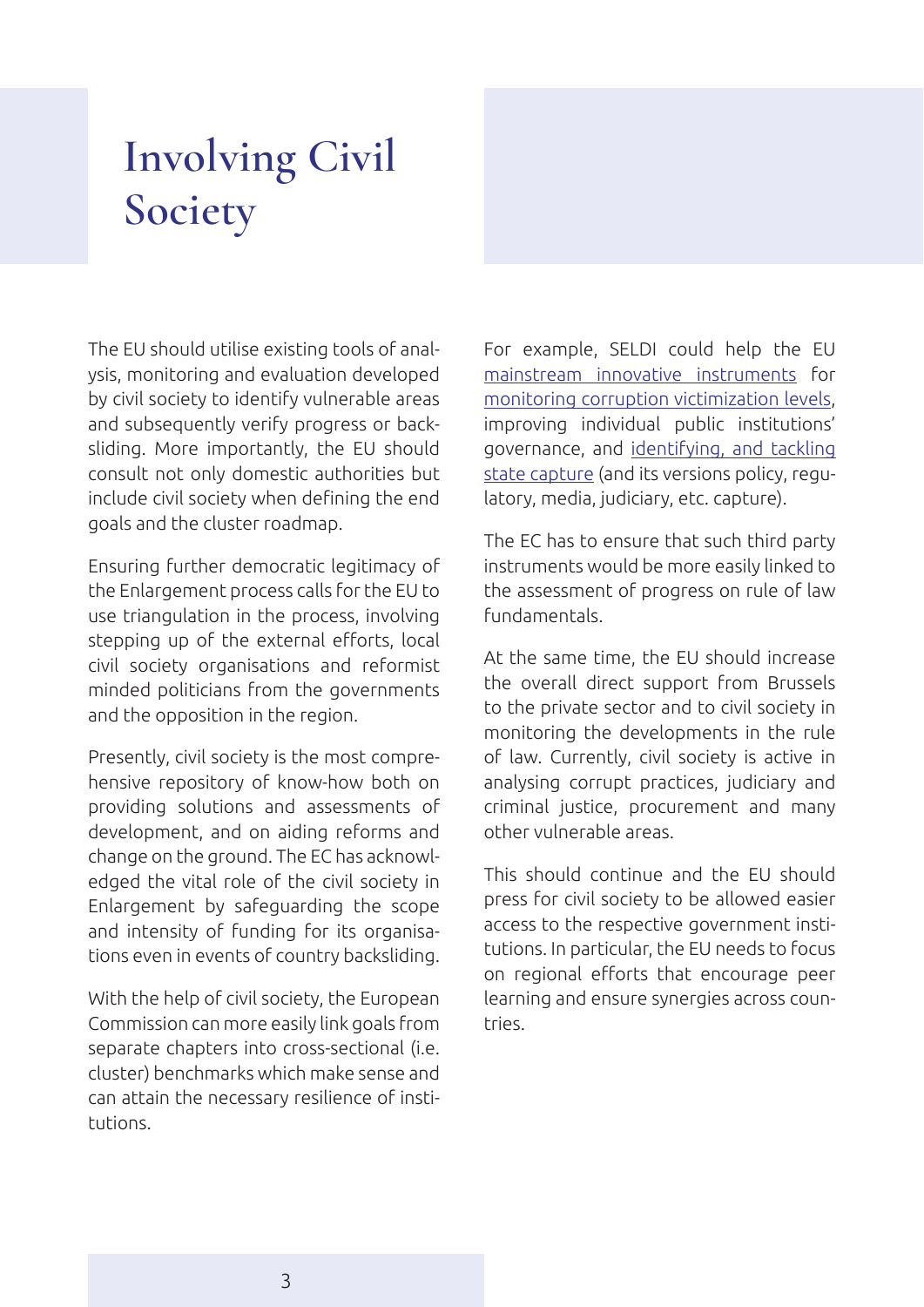### **Developing Societal Resilience**

State and EU investments in institutional reforms have long been an available instrument in the accession process. However, the new approach signals an increased awareness and intention to accompany these investments with interventions in economic development.

This is a welcome addition. It needs to be balanced with more EU governance levers, e.g. planning and tendering out network infrastructure in the region directly from Brussels with cross-European competitive bidding.

Sustainable fight against systemic corruption or democratic backsliding cannot be achieved amidst widespread clientelism present in WB6. The political will to not exploit clientele links cannot guarantee sustainability if public institutions are the biggest employer and procurer, without proper detailed oversight and enforcement. The risks will remain and wait for someone to use them.

Thus, the economic development must be a cornerstone of the accession intervention and not an expectation of improved governance. It will increase the independence of businesses from politicians and make voter loyalty more costly to maintain through clientelism or pork-barrel politics.

The EU needs to seek out and actively promote investment opportunities in the region, as well as press for the universal adoption of European corporate governance models, such as for example OECD rules in the management of state-owned enterprises.

However, while economic development is acknowledged in the presented communication, it is hard to see any specific new approach in aiding the WB6 economies.

There is a danger that while candidate countries engage in reforms in the following decade, their human capital will be depleted by migration and many of their peoples will become EU citizens before their respective countries.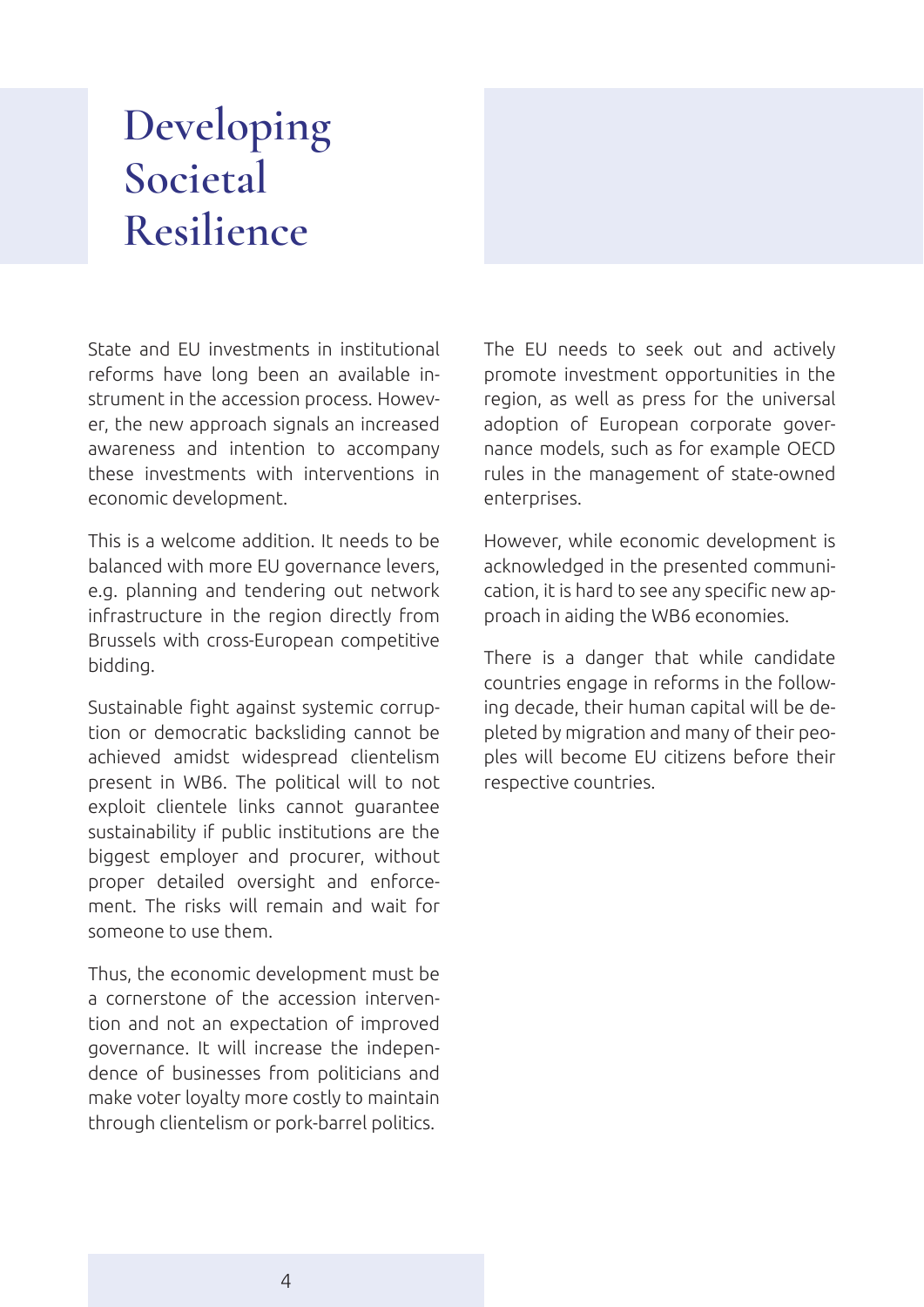### **Back to Predictability**

The predictability of advancement caused by delivery of results should be the essential principle of the new approach, amidst the improved political foundations of the process. Increasing the complexity and expectations about the reforms in the candidate countries should be accompanied by clear assessment criteria.

This should prevent different interpretations about the state of affairs by the Commission, Member States, Candidate countries and external independent actors in civil society.

While it is important to set ambitious and complex goals, which would first and foremost benefit the citizens in spite EU accession, the predictability will provide an incentive structure for painful reforms, which often, are costly on the short-term.

Hence, the EU needs to set a target Enlargement date for its own institutions and member states should commit to it, reviewing annually if it is getting closer or being pushed further out.